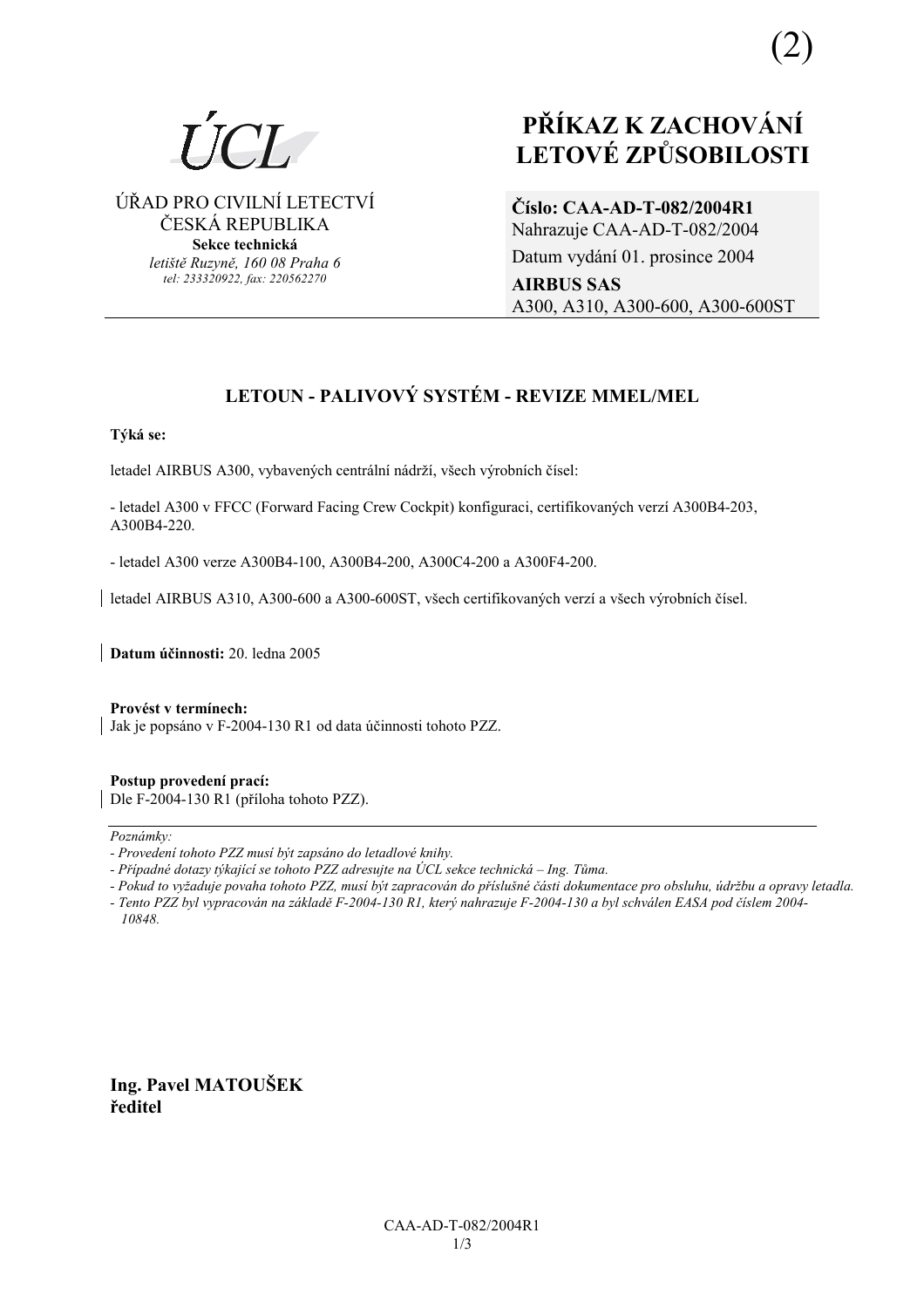#### **DGAC AD No.: F-2004-130 R1**

Airworthiness Directive(s) replaced: F-2004-130 original issue

November 10, 2004

#### **AIRBUS SAS**

A300, A310, A300-600 and A300-600ST aircraft

Type certificate(s) No.: 72, EASA A.014 TCDS No.: 145, EASA A.014 ATA chapter: 28

This Airworthiness Directive is published by the DGAC on behalf of EASA, A worthiness Authority of the State of Design for the affected product, part or appliance.

#### **Fuel system - Prevention against explosion risks - APU - Bleed air leak detection loop**

#### **1. EFFECTIVITY:**

AIRBUS A300 aircraft, fitted with a centre tank, all serial numbers:

- A300 aircraft in the FFCC (Forward Facing Crew Cockpit) configuration, certified as models A300B4-203, A300B4-220.

- A300 aircraft series A300B4-100, A300B4-200, A300C4-200 and A300F4-200.

AIRBUS A310, A300-600 and A300-600ST aircraft, all certified models, all serial numbers.

#### **2. REASONS:**

Further to the accident of a Boeing 747-131 aircraft (flight TWA800), the FAA has published SFAR 88 (Special Federal Aviation Regulation 88).

In their letters referenced 04/00/02/07/01-L296, dated March 4th, 2002, and 04/00/02/07/03-L024 dated February 3rd, 2003, the JAA recommended the application of a similar regulation to the National Aviation Authorities (NAA).

Under this regulation, all holders of type certifications for passenger transport aircraft with either a passenger capacity of 30 or more, or a payload capacity of 3 402 kg (7,500 lb) or more, which have received their certifications since January 1st, 1958, are required to conduct a design review against explosion risks.

In this context, the manufacturer revised the operational conditions of use of the auxiliary power unit (APU) bleed air supply system, in order to forbid the use of this system if one of the APU leak detection loops is inoperative.

Revision 1 of this Airworthiness Directive (AD) adds A300-600ST "BELUGA" aircraft in the effectivity list. It is taken advantage of this revision in order to update the references of the reference publications relating to A310 and A300-600 aircraft.

# **3. MANDATORY ACTION AND COMPLIANCE TIMES:**

For A300 and A300 FFCC aircraft:

Check that the Minimum Equipment List (MEL) of the aircraft incorporates the revised operational conditions "APU manifold fault detector loop" (ATA chapter 36, item 21 for A300 aircraft, item 20 for A300 FFCC aircraft) on the basis of the following manufacturer's Master Minimum Equipment List (MMEL):

- A300 aircraft: Revision 22 of the MMEL dated April 2004, approved by the DGAC on March 12, 2004.